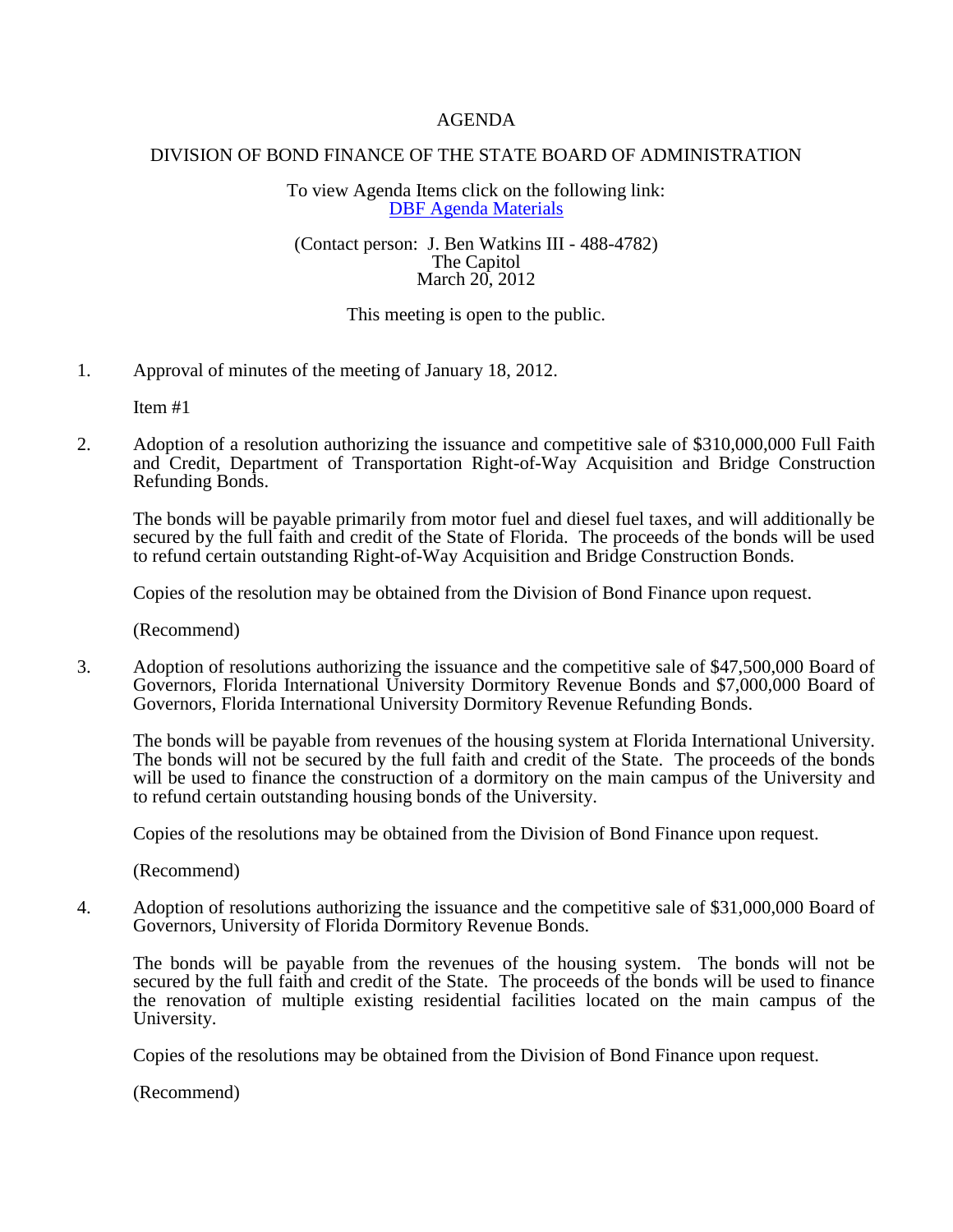5. Adoption of a resolution authorizing the redemption of the Jacksonville Transportation Authority Senior Lien Refunding Revenue Bonds, Series 1997.

The resolution authorizes the redemption of the bonds from moneys to be provided by the Jacksonville Transportation Authority, as provided for in the documents relating to the bonds.

Copies of the resolution may be obtained from the Division of Bond Finance upon request.

(Recommend)

6. Report of award on the competitive sale of \$243,785,000 Department of Transportation Right-of-Way Acquisition and Bridge Construction Bonds, Series 2011B, to the low bidder for such bonds.

Bids were received at the office of the Division of Bond Finance on January 10, 2012. The bonds were awarded to the low bidder, Bank of America Merrill Lynch, which submitted a bid at an annual true interest cost rate of 3.4982%. The bonds were delivered on February 2, 2012.

Of the \$243,785,000 bonds sold, \$100,000,000 (41%) will be used to finance the cost of acquiring real property for State roads or construction of State bridges and \$143,785,000 (59%) will be used to refund a portion of the outstanding Series 2002 and 2002A Bonds. The average interest rate on the bonds being refunded is 4.96% compared to the interest rate of 3.38 % on the refunding bonds. The bond proceeds will be invested with the State Treasury until redemption on July 1, 2012. The refunding is expected to result in gross debt service savings of approximately \$38.1 million, present value savings of approximately \$26.7 million, or 17.5% of the principal amount being refunded. The interest rate on the new money bonds is 3.57%.

A report and tabulation of bids is attached.

Item #6

7. Report of award on the competitive sale of \$66,640,000 Board of Governors, University of Central Florida Dormitory Revenue Bonds, Series 2012A, to the low bidder for such bonds.

Bids were received at the office of the Division of Bond Finance on January 24, 2012. The bonds were awarded to the low bidder, Bank of America Merrill Lynch, which submitted a bid at an annual true interest cost rate of 3.6966%. The bonds were delivered on February 23, 2012.

Of the \$66,640,000 bonds sold, \$43,280,000 (65%) were issued to finance the construction of student residential facilities on the main campus of the University and \$23,360,000 (35%) were used to refund a portion of the callable State of Florida, Board of Regents, University of Central Florida Housing Revenue Bonds, Series 2000. The average interest rate on the bonds being refunded is 5.10% compared to the interest rate of 3.16% on the refunding bonds. The refunding will result in gross debt service savings of approximately \$6.0 million, present value savings of approximately \$4.3 million, or 17.3% of the principal amount being refunded. The interest rate on the new money bonds is 3.95%.

A report on the sale and tabulation of bids is attached.

Item #7